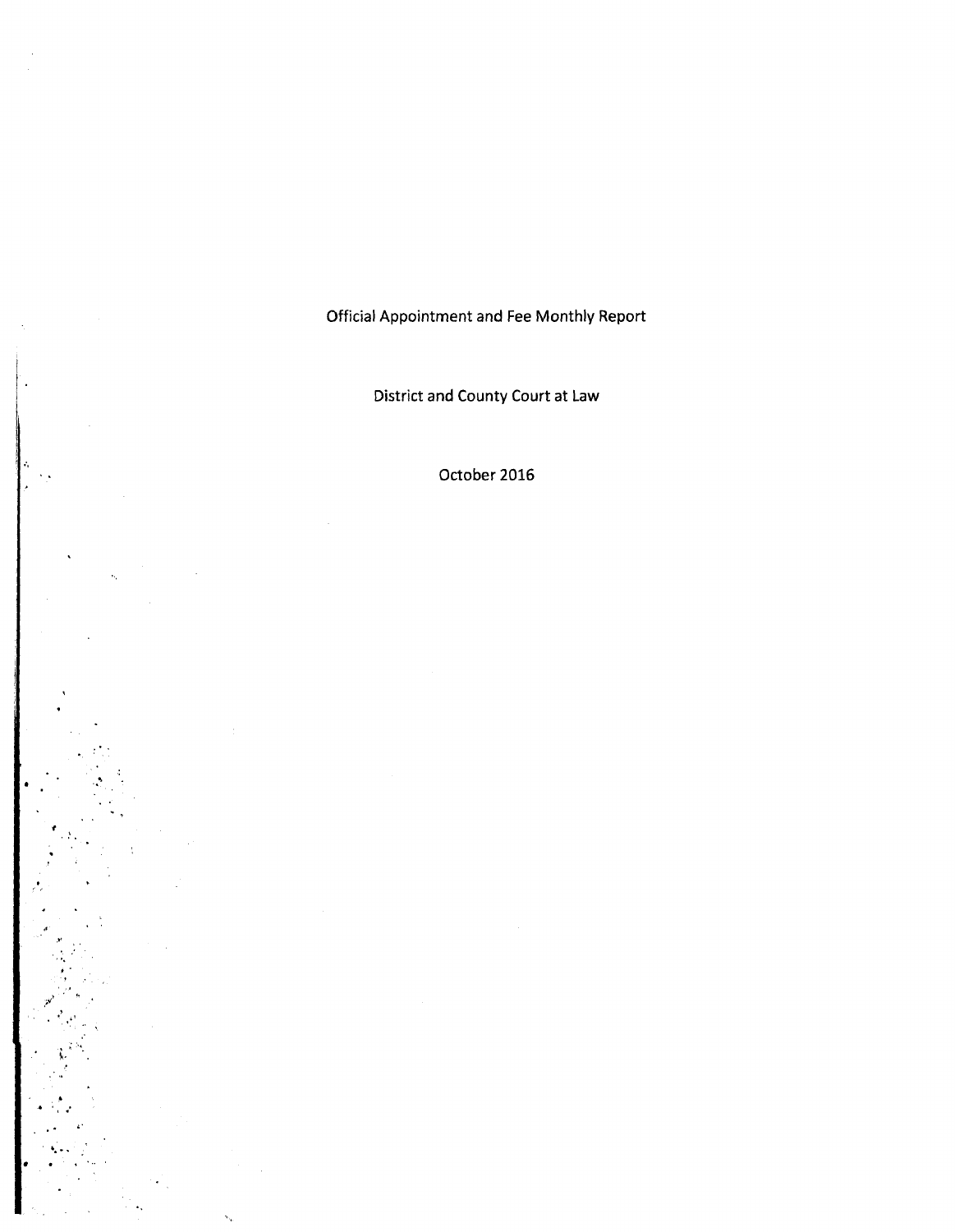| Fees Approved                                                                      | $\gamma_{\vec{k} \vec{u}}$   |                     |                  |                      |                                |                     |                        |                                |                 |                                 | <b>If greater than 51,000</b>           |
|------------------------------------------------------------------------------------|------------------------------|---------------------|------------------|----------------------|--------------------------------|---------------------|------------------------|--------------------------------|-----------------|---------------------------------|-----------------------------------------|
| Name / Number   Judge/Master/Referee<br>Name / Number   Judge/Master/Referee<br>ķ, | ¥.                           |                     |                  | Name of Person       | Position to Which<br>Appointed | <b>Appointee is</b> | Approval of<br>Date of | Source of Fee                  | Amount Approved | <b>Fortion</b><br><b>Bilicd</b> | <b>Amount of Billed</b><br><b>SOLES</b> |
| of Court<br><b>Approving Payment</b>                                               | <b>Case Number</b>           | Case Style<br>MOMO: | State Bar No.    | Appointed            | Guadian<br>(select one)        | (select one)        | ႜႜႜၟ                   | $\frac{d}{dt}$<br>(select one) |                 |                                 |                                         |
| CN<br>potroon                                                                      | Lilo 25244-                  | Johnson             | assume           | $rac{1}{2}$<br>Diron | Adj. Hem                       |                     | oldali                 | 106.1                          | 08.926          |                                 |                                         |
|                                                                                    | $\frac{1}{2}$                |                     |                  |                      |                                |                     | n                      |                                | HTSPP           |                                 | 4                                       |
| live 1<br>Putman 1                                                                 | $\left  \frac{1}{2} \right $ | 7N RC!              | I ut De Pallades |                      | <b>Surgeritary</b>             |                     |                        | And                            |                 |                                 |                                         |
|                                                                                    |                              | amot                |                  |                      |                                |                     |                        |                                |                 |                                 |                                         |
|                                                                                    |                              |                     |                  |                      |                                |                     |                        |                                |                 |                                 |                                         |
|                                                                                    |                              |                     |                  |                      |                                |                     |                        |                                |                 |                                 |                                         |
|                                                                                    |                              |                     |                  |                      |                                |                     |                        |                                |                 |                                 |                                         |
|                                                                                    |                              |                     |                  |                      |                                |                     |                        |                                |                 |                                 |                                         |
|                                                                                    |                              |                     |                  |                      |                                |                     |                        |                                |                 |                                 |                                         |
|                                                                                    |                              |                     |                  |                      |                                |                     |                        |                                |                 |                                 |                                         |
|                                                                                    |                              |                     |                  |                      |                                |                     |                        |                                |                 |                                 |                                         |
|                                                                                    |                              |                     |                  |                      |                                |                     |                        |                                |                 |                                 |                                         |
|                                                                                    |                              |                     |                  |                      |                                |                     |                        |                                |                 |                                 |                                         |
|                                                                                    |                              |                     |                  |                      |                                |                     |                        |                                |                 |                                 |                                         |
|                                                                                    |                              |                     |                  |                      |                                |                     |                        |                                |                 |                                 |                                         |
|                                                                                    |                              |                     |                  |                      |                                |                     |                        |                                |                 |                                 |                                         |
|                                                                                    |                              |                     |                  |                      |                                |                     |                        |                                |                 |                                 |                                         |
|                                                                                    |                              |                     |                  |                      |                                |                     |                        |                                |                 |                                 |                                         |
|                                                                                    |                              |                     |                  |                      |                                |                     |                        |                                |                 |                                 | Ï                                       |
|                                                                                    |                              |                     |                  |                      |                                |                     |                        |                                |                 |                                 |                                         |
|                                                                                    |                              |                     |                  |                      |                                |                     |                        |                                |                 |                                 |                                         |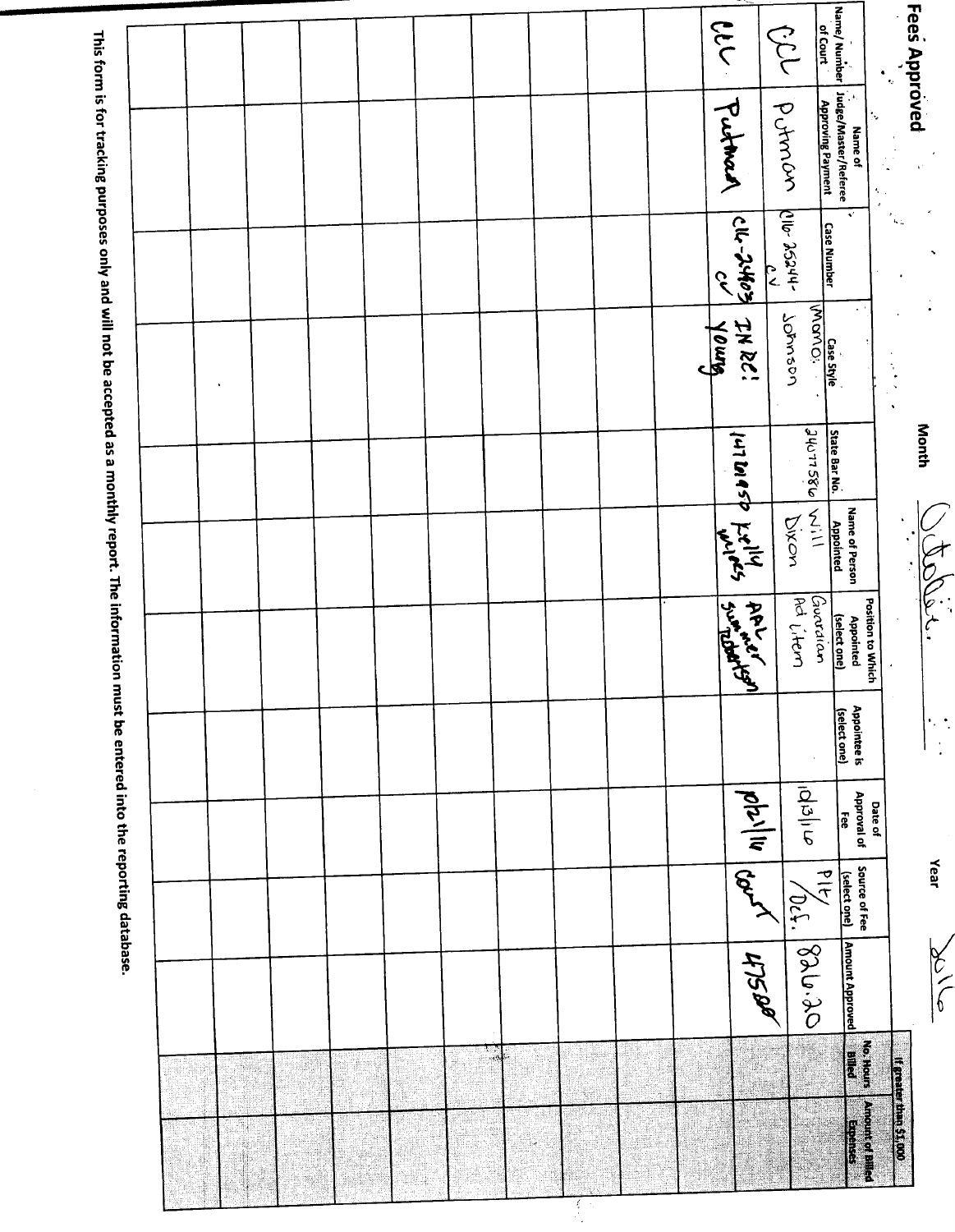|                                                     | ں<br>لا               |                        | لہر<br>مولا                           | じょく                                      |                                                |                                       |                                                                  |                                         |                                   |                                                  | $\frac{1}{3}$      |               | $\sqrt{3}$                        | 一分                                        | نړۍ<br>ک <del>ر</del>                              |                              | Name/Number of<br>Court                                        |                              |
|-----------------------------------------------------|-----------------------|------------------------|---------------------------------------|------------------------------------------|------------------------------------------------|---------------------------------------|------------------------------------------------------------------|-----------------------------------------|-----------------------------------|--------------------------------------------------|--------------------|---------------|-----------------------------------|-------------------------------------------|----------------------------------------------------|------------------------------|----------------------------------------------------------------|------------------------------|
|                                                     | しくさくしょうけ              |                        | agomarsino                            | Lagomarsino                              | La gomarsino                                   |                                       | ᠊ᠸ<br>y<br>S                                                     | $\overline{\zeta}$                      |                                   |                                                  | pagomarsino        |               | La gomarsing Dilo-25407-ch In Re: | Lagamarsino                               | Lagomarsino DIG-25381-CV                           | $\widetilde{\zeta}$<br>token | Judge/Master/Referee<br><b>Ordering Appointment</b><br>Name of | <b>Appointments Approved</b> |
|                                                     | DYRISTA               |                        | DASHS-TX                              | $xL$ -hier sh $G$                        | D43431-TX                                      |                                       | 上のいし                                                             | برباباتى 25 مال                         | $\frac{1}{2550}$                  |                                                  | U-25401-CV         |               |                                   | VJ-AOtSC-DIQ                              |                                                    | CIS.242024                   | Case Number                                                    |                              |
|                                                     | IR cinconstants<br>しり | Wig<br>Sit of Couri    | bhn Jemnings, ctal<br>$\frac{2}{3}$   | mildred<br>ron<br>Thomas<br>$15D,$ $22A$ | $\frac{5^n}{2^n}$<br>Powell.ctd<br>Dawsen, etc | Ashara<br>Particle<br>Corsicona.      | مده سن ک<br><u>McUt</u><br><b>FW RE</b><br>ملاحه باهنا<br>چ<br>م | Richaug Bindray<br>$\mathsf{r}$<br>p    | Tarrent<br>$\rho_{\rm a}$ , Utter | $j_{\alpha}$ rante wa $\lambda$<br>picons Barker | William A. Fuller  | in Re         | Milliam A . Fulldhyloo3330        | Sebostian] . Salaofjulojubil <sup>9</sup> | Anthony<br>$\overline{5}$<br>Lacete<br>Re:<br>لرول | Lumary<br>Suran Reege        | <b>Case Style</b><br>म्<br>रि                                  | Month                        |
| The infor                                           |                       | 2900.22.242            | MSLLOTE                               | 98SLLONC                                 |                                                | <b>HOBIE ONE</b>                      | 240314cl                                                         |                                         | 2403679                           | DNOC 2202                                        | <b>DO790475</b>    |               |                                   |                                           | <b>SEE COOPT</b>                                   | ness<br>LLota                | <b>State Bar No</b>                                            |                              |
|                                                     |                       | mich<br>14.56          | DYDY                                  | 乙三<br>Diton                              | 云三                                             | Saniel<br>211.9                       | $\beta$ Det 3                                                    | احتسبتهم<br>ره زههد                     | Noen                              | Micros                                           | Keathky            | Sarah         | Bill Price                        | Neal Green                                | $\widetilde{q}$<br>Frice                           | しょう                          | $\sum_{i=1}^{n}$<br>Name of Person<br>Appointed                | r<br>İc<br>John              |
| Figure and the entered into the reporting database. | Prody Rui             | ا الحسن جمل<br>المسموم | John Jennings<br><b>Nill Jeroicht</b> | Leon Thomas<br>全<br>先                    | しょ                                             | Anna Jonnsson<br>Lilie Powell<br>AAL- | نځ کړنې<br><u> AyeAC</u>                                         | اسمیدیکس<br>اسلامن<br>$A$ $\rho \rho +$ | ひそん                               | lenterown<br>$\frac{N_{e,i}}{N}$                 | <u>Diid</u><br>AAL | <b>AAL</b>    | Litem -<br>Litem -                | A <del>Haney</del> Ad<br>AAL<br>Child     | Attorney<br>Additeme                               | Ach Li ten                   | Appointed<br><u>شلاء مار</u><br><u>le</u>                      | Position to Which            |
|                                                     |                       |                        |                                       |                                          |                                                |                                       |                                                                  |                                         |                                   |                                                  |                    |               |                                   |                                           |                                                    |                              | (select   Appointee is   (select<br><b>COM</b>                 | Year                         |
|                                                     |                       | ashiva                 | $7 - 1 - 2 = 1$                       |                                          | こうしこ                                           | <b>D-17-16</b>                        | $10-1216$                                                        |                                         | $(\omega^{\prime}/7$ les          | ك رأر (في                                        |                    | $\frac{2}{3}$ | 918101                            | n/2/2                                     | $\frac{1}{2}$                                      | $d - 1 - d$                  | Appointment<br>Date of                                         | DO10                         |

This form is for tracking purposes only and will not be accepted as a monthly report. The information mut

 $\blacktriangleleft$